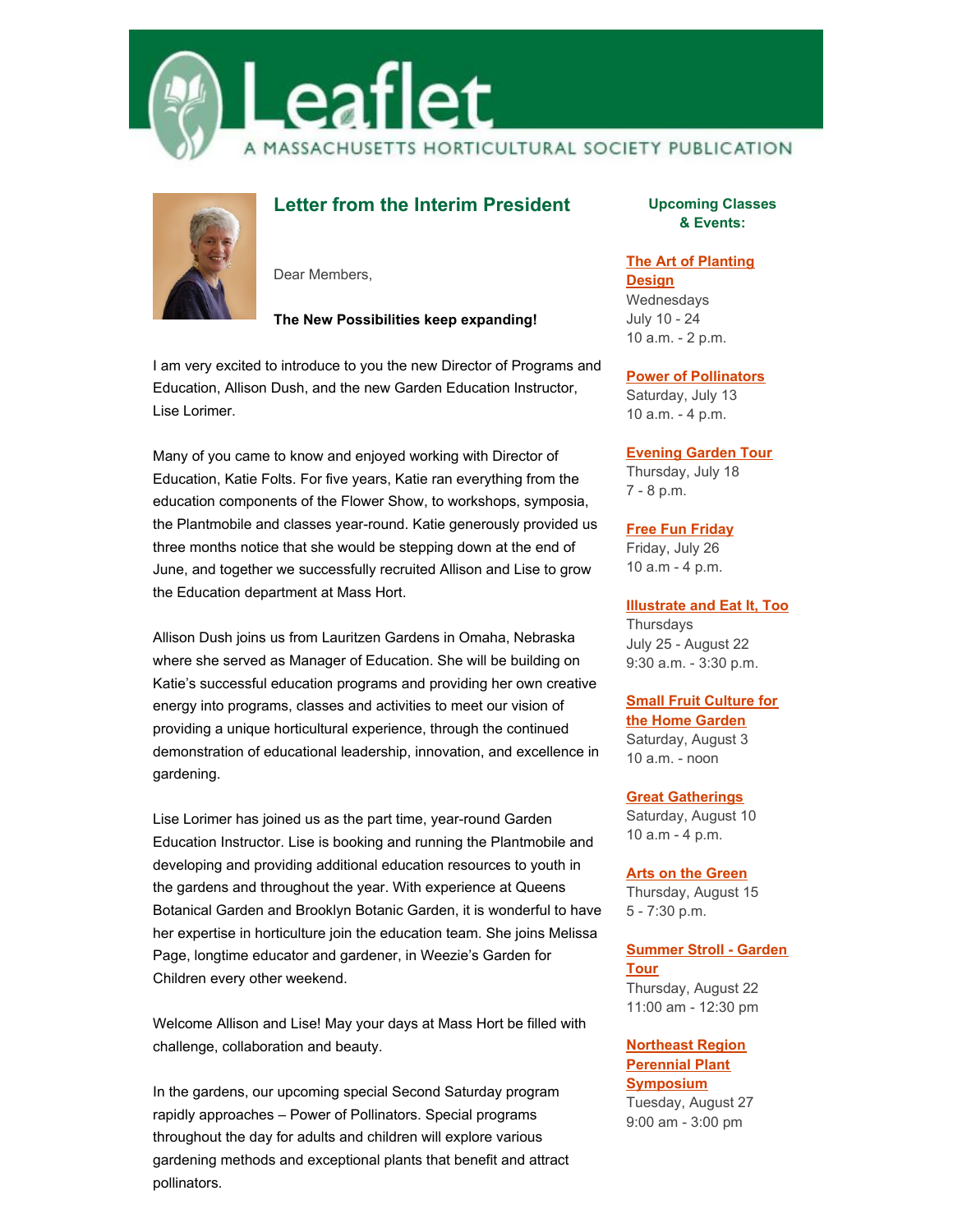I hope to meet you in the gardens, especially on Wednesday evenings when we are open to 8:00 p.m. It is my favorite time of day at The Gardens at Elm Bank and a wonderful time for me to be able to engage with our guests.

Suzanne Maas Interim Director and President

# **Summer Children's and Family Programs Expand!**

This summer, drop in for family programs in Weezie's Garden for Children at The Gardens at Elm Bank. Mass Hort offers many programs designed to delight and teach visitors about the natural world.

Now through August, each Wednesday, starting at 11 am, explore the wildlife and plants growing in the garden with garden educator, Kathi Gariepy, who uses stories, puppets, and activities during **Caterpillar Club**. Each Thursday at 11 am, Dover Town Library will bring their **Super Awesome Fun Time**, or a special story time will be led by Mass Hort Staff. All ages are welcome!



Additionally, Mass Hort educators lead seasonally-

themed programs each Friday to Sunday, now through Columbus Day Weekend. Starting at 11 am, educators guide hands-on activities to help visitors of every age connect to the science of the garden. Themes include pollination, backyard birding, and the plant life cycle.

Come, learn, and grow in the gardens!

# **War Gardens: A Journey Through Conflict in Search of Calm**

**by Lalage Snow Quercus Publishing, London, 2018**

#### *Reviewed by Patrice Todisco*

I read a lot of artfully designed and elegantly photographed garden and landscape books. Many highlight the accomplishments of individuals who, driven by passion, create beautiful gardens and landscapes that are historically significant and serve both private and public functions.

The gardeners portrayed in *War Gardens: A Journey Through Conflict in Search of Calm* are similarly passionate. Yet they differ in one critical regard, they garden in some of the harshest, most erratic, war ravaged countries in the world. Their stories are both challenging and uplifting and invite the reader to consider the relevance of gardening in an environment defined by uncertainty. Despite the odds, they persevere.



### **[Read](https://masshort.org/leaflet-july-2019-war-gardens/) on**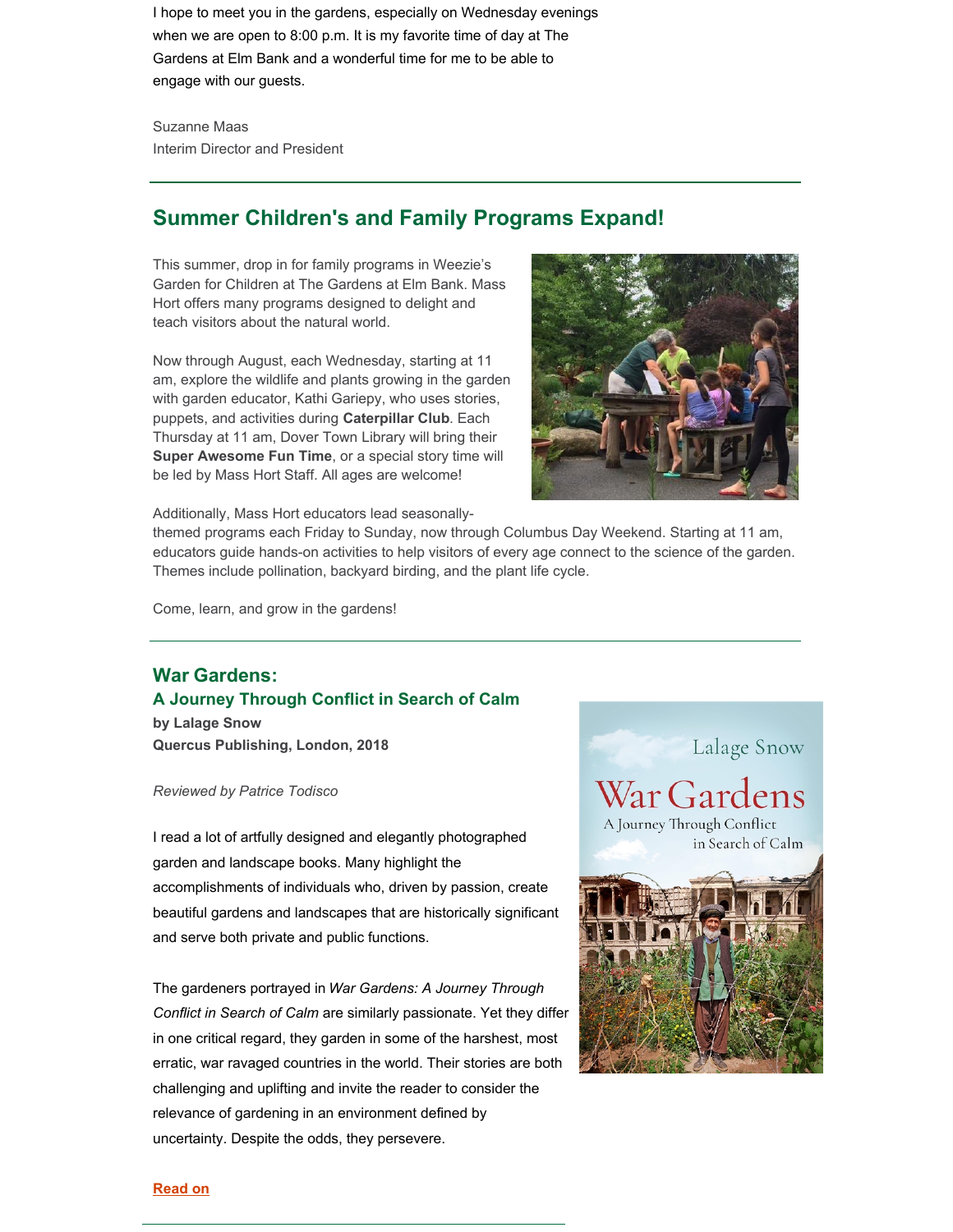## **Upcoming Education Programs**

Our summer classes are filling up! Details for each class are listed in our **digital course [catalog](https://files.constantcontact.com/a2307139001/a71467cd-8808-4a79-a326-7de509f6ed23.pdf?rdr=true)**. A few highlights are:

**The Art of [Planting](http://events.r20.constantcontact.com/register/event?oeidk=a07eg6cjfbm006cd4de&llr=kzaorjcab) Design,** on Wednesdays, July 10 – 24, from 10 am – 2 pm Returning this summer is landscape designer and instructor, Maria von Brincken. She will lead a three-session class using principles similar to the Kondo method of tidying your home, Maria will lead you through a



process of decluttering your garden! Find the plants you love and that thrive in your garden; then, design your garden with planting combinations that will flower in sequence. Pre-registration is required. *\$250/member, \$300/general admission*

Stroll through the garden afterhours with David Fiske, Mass Hort's Garden Curator. During this **[Evening](http://events.r20.constantcontact.com/register/event?oeidk=a07eg6clxks98917f41&llr=kzaorjcab) Garden Tour** David will point out unique specimens such as the early perennials and woody plant, show you how to identify plants and understand their growing conditions. This is a great way to see the gardens through a different eye. Thursday, July 18 at 7 pm. *\$5/member, \$15/general admission.*

Saturday August 3, 10 am - noon. Wine maker and fruit farm operator**J. Stephen Casscles** will give an overview on **Small Fruit Culture for the [Garden](http://events.r20.constantcontact.com/register/event?oeidk=a07eg6cmyxt99b74fd8&llr=kzaorjcab) Home**. He'll discuss how to successfully grow botanically attractive and tasty fruits in your own home garden or small farm. Whether they be blueberries, brambles, strawberries, or currants; each can be fun and rewarding. *\$25/member, \$35/general admission*

Find upcoming highlights **[here.](https://masshort.org/upcoming-classes/)**

### **Volunteer Opportunities**

Be a part of the beauty and excitement in the gardens this summer! Volunteer with us at one of our upcoming special events or get your hands in the dirt in the gardens. It's a great way to meet new people, enjoy the many benefits of being outdoors, and learn through service to your community.

Here are the ways to get involved:

Join in on the fun and volunteer as a special event volunteer at Free Fun Friday on July 26! Greet our guests, promote Mass Hort membership and volunteerism, and help guests find their way for a delightful stroll through the gardens. Sign up **[here.](https://www.signupgenius.com/go/70a0a45a5af23a46-free1)**

Check out our summer garden volunteer schedule here and volunteer when your schedule allows! Sign up **[here.](https://www.signupgenius.com/go/70a0a45a5af23a46-20194%5D)**

Work with kids to help them explore the plant world through activities at one of our upcoming special Saturday events. We need volunteers at ou[r](https://masshort.org/education-events/the-power-of-pollinators/) **Power of [Pollinators](https://masshort.org/education-events/the-power-of-pollinators/)** event on Saturday, July 13, and at our **Great [Gatherings](https://masshort.org/education-events/great-gatherings/)** event on Saturday, August 10. Check out the sign up**[here.](https://www.signupgenius.com/go/70a0a45a5af23a46-20193)**

Your time and support are so valuable to our organization and so appreciated by our small staff, especially at this busy time of the season. Thank you for your help!

If you have any questions about volunteering, please contact Amy Rodrigues, Volunteer Engagement Manager, at **[arodrigues@masshort.org](mailto:arodrigues@masshort.org)** or 617-933-4934.

### **Summer Planting Works Great!**

*By R. Wayne Mezitt Trustee Chair*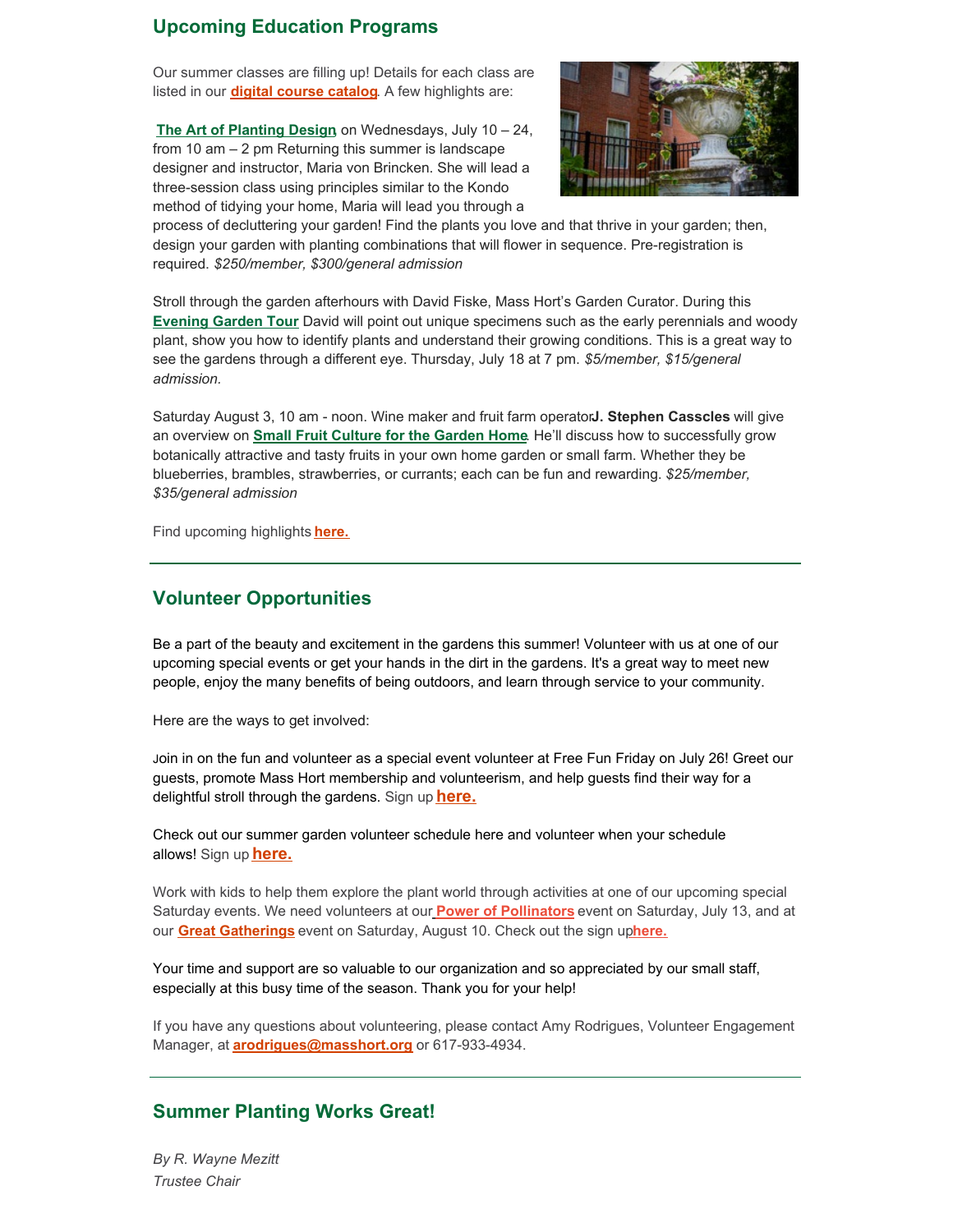With the Summer Solstice, the longest days of the year are with us, and living outdoors is such a pleasure. Summer is also a great time to add the right plants to our gardens. The oft-held misperception that it is safe to plant trees, shrubs and perennials only at certain times of year carries over from our grandparents' day when most plants were grown locally and often transplanted bareroot. Those "good old days" have thankfully evolved to the much easier and more successful practices we use today.

### **Full [Article](https://masshort.org/leaflet-july-2019-summer-planting-works-great/)**

# **5 th Annual Arts on the Green**

**Thursday, August 15, 5 - 7:30 pm**

Save the date for this popular annual event!

Wander the gardens, enjoy live music, and stroll through our Art Walk. Support local artists showcasing and selling their work throughout our grounds. There will be activities for kids and tours for all! Bring a picnic, and chairs or blanket. Food, wine and beer will be sold. This is a FREE event for all!

Music by: *What's Goin' On* jazz and blues



This event is generously sponsored by: **Murphy [Insurance](https://www.dfmurphy.com/)**

### **CALL TO ARTISTS**

If you are interested in being one of the showcased artists on our Art Walk, please complete the **Artist [application](https://files.constantcontact.com/a2307139001/7e2eb7e5-25fe-43cc-8ea7-27d73cefd472.docx?rdr=true)** and return it as soon as possible to reserve your space. For more information, visit **[www.masshort.org/arts-on-the-green/](http://masshort.org/garden-event/arts-on-the-green/)**, email Amy Rodrigues at **[arodrigues@masshort.org](mailto:arodrigues@masshort.org)** or call 617-933-4934.

# **Power of Pollinators**

**Saturday, July 13, 10 am - 4:00 pm**

Enjoy an array of activities in the garden that will help the whole family learn about the many different pollinators that call our backyards home, the importance they serve, and more. There will be activities, games and presentations to help adults incorporate pollinator friendly plants into their landscape.

Build a bee hotels, learn about the life cycle of

butterflies, see what a bee sees, and more. Adults can learn about selecting garden plants that attract pollinators with Jeff Stevens from Stonegate Gardens. Hannah Traggis, senior horticulturist at Elm Bank, will be demonstrating how to make salves from beeswax and herbs. Amir Gonsavari will be on site to discuss how to attract hummingbirds to your garden.

Bring a picnic to enjoy a special day at The Gardens at Elm Bank.

If you are interested in volunteering for this event, contac[t:](mailto:education@masshort.org)**[education@masshort.org.](mailto:education@masshort.org)**

# **From the Stacks:**

*By Maureen T. O'Brien,*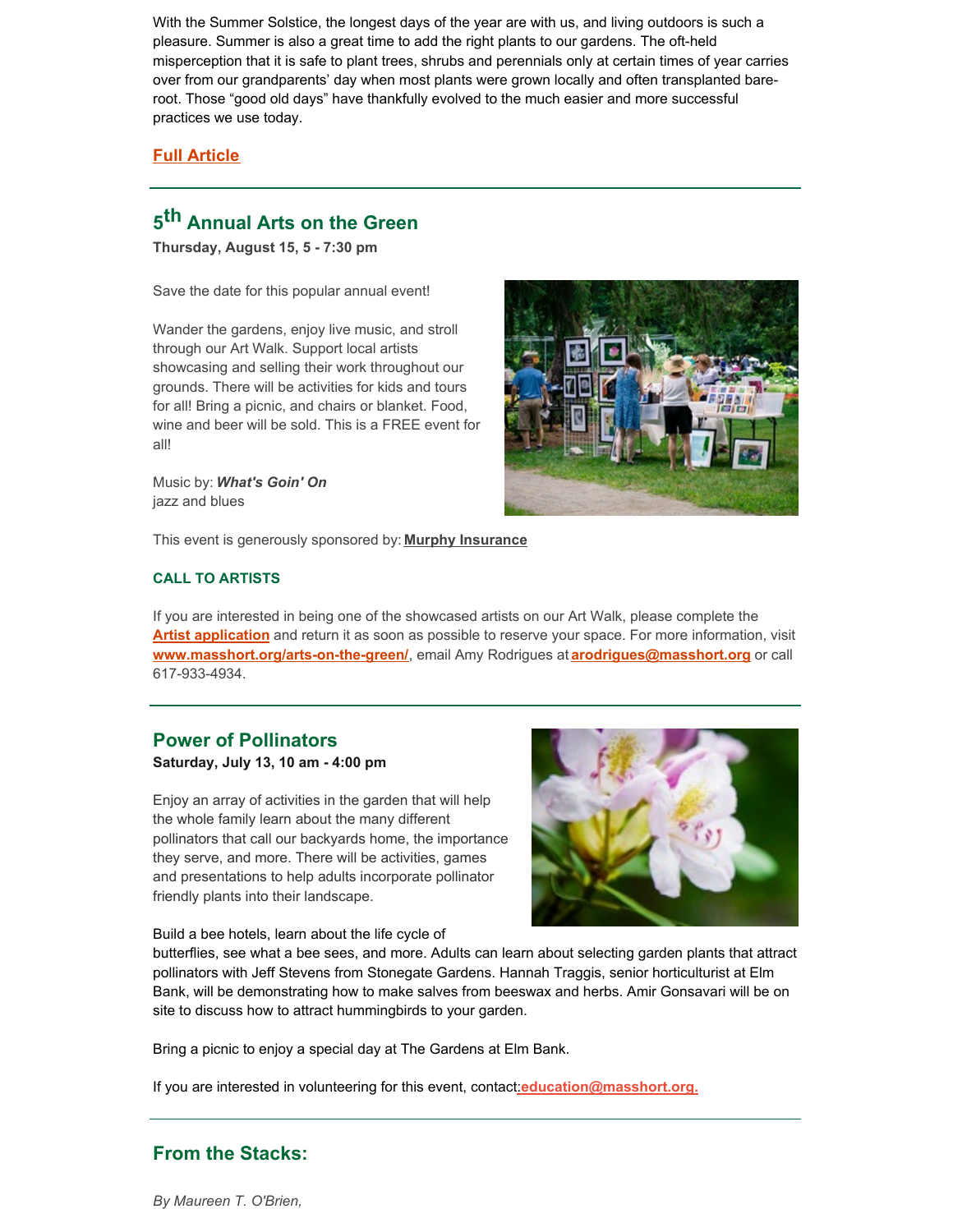*Library Manager*

*I used to visit and revisit it a dozen times a day, and stand in deep contemplation over my vegetable progeny with a love that nobody could share or conceive of who had never taken part in the process of creation. It was one of the most bewitching sights in the world to observe a hill of beans thrusting aside the soil, or a rose of early peas just peeping forth sufficiently to trace a line of delicate green.*

> *Mosses to an Old Manse*, Preface, 1846 — Nathaniel Hawthorne (1804-1864)

Who knew that vegetable gardening could be so romantic! Hawthorne knew because Henry David Thoreau planted an heirloom vegetable garden as a wedding present for the Hawthorne and his bride when they moved into the Old Manse in 1842. You can see a recreation of that garden today in **[Concord.](http://www.thetrustees.org/places-to-visit/metro-west/old-manse.html)** Take inspiration from one of America's beloved writers and plant a vegetable garden to feed your soul and body through meditation, exercise and dining!

**[Read](https://masshort.org/leaflet-july-2019-from-the-stacks/) on**



### **Struttin' with the Peacocks**

*By Neal Sanders, Leaflet Contributor*

One of the pleasures of being married to a serious gardener who also happens to be a Master floral design judge is that you get to tag along to the darnest things.

The Newport Flower Show is held annually toward the end of June. It's a wonderful event, held for a worthy cause (the Preservation Society of Newport County), and held in a jaw-dropping setting (Rosecliff, an oceanfront estate owned and maintained by the aforementioned Preservation Society). I've been to the show several times and even once [helped](https://theprincipalundergardener.blogspot.com/2011/06/thats-what-friends-are-for.html) to build an exhibit there.

#### **[Read](https://masshort.org/leaflet-july-2019-struttin-with-peacocks/) on**



# **July Horticultural Hints**

*by Betty Sanders, Lifetime Master Gardener*

**Don't overwater.** We have had a very wet spring and summer – meaning the need for irrigation has been nearly non-existent. If you have an automatic system, save water, water bills and your plants by adding a rain gauge that overrides any automatic watering. Grass, perennials, shrubs and trees are all happier when they don't get water when it's not needed.

**Think beyond the usual suspects.** We have lots of blooms in the garden in July, but some you may not think of first include a number of woody natives. Swamp azaleas (Rhododendron viscosum) blooms in early July when other rhodies are passed. Oxydendron (Sourwood tree) surprises in mid-July with white flower panicles that stay on into winter. And, in late July, summersweet (clethra) blankets itself in fragrant flowers loved by the bees and butterflies. All of these plants also tolerate at least some shade, making them adaptable and valuable additions to New England garden.

#### **[Read](https://masshort.org/leaflet-july-2019-hints/) on**